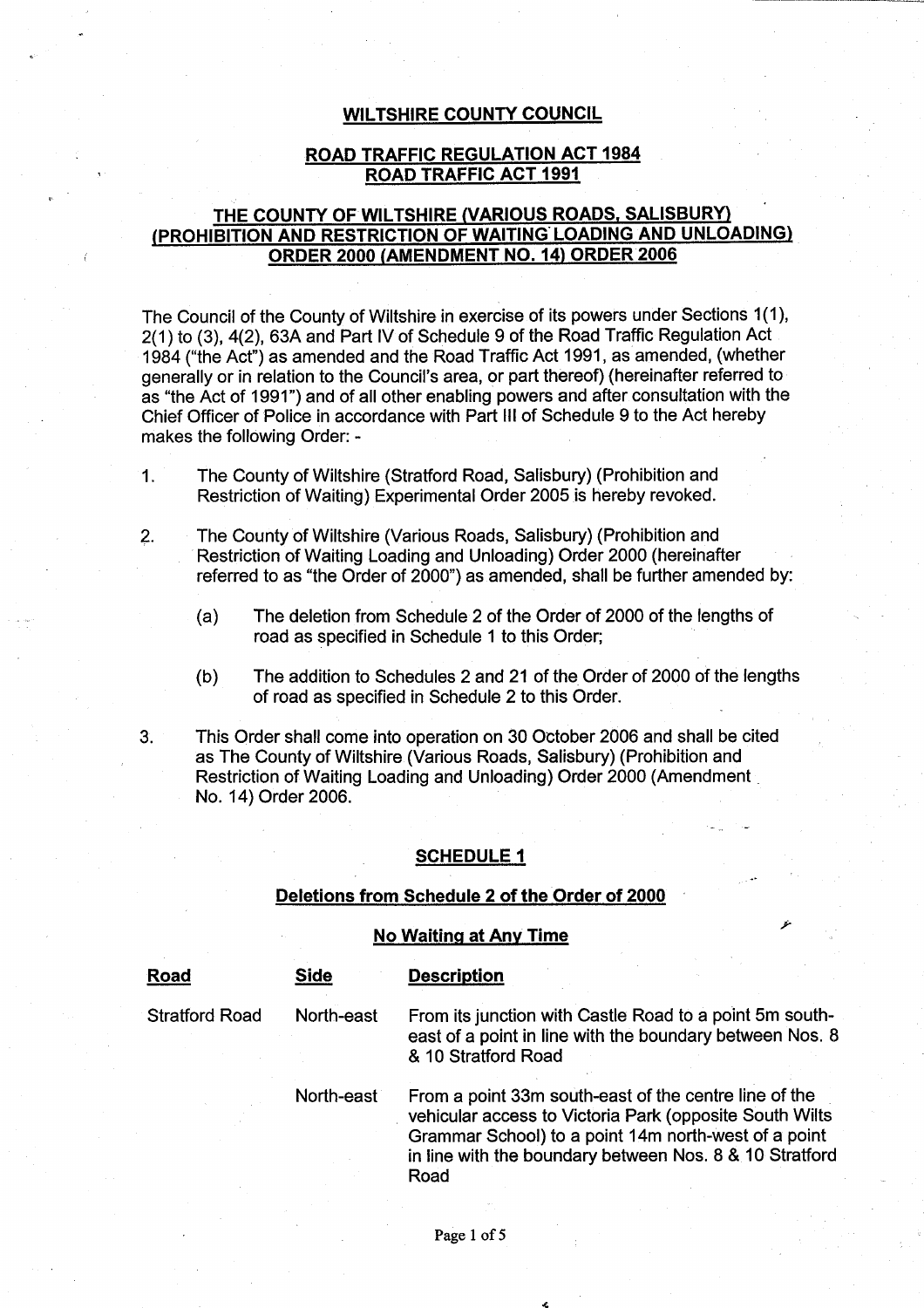# **No Waiting** at Any Time (continued)

| <u>Road</u>           | <b>Side</b> | <b>Description</b>                                                                                                                                                                                    |
|-----------------------|-------------|-------------------------------------------------------------------------------------------------------------------------------------------------------------------------------------------------------|
| <b>Stratford Road</b> | North-east  | From a point 10m south-east to a point 10m north-west<br>of a point in line with the centreline of the vehicular<br>access to Victoria Park (opposite South Wilts Grammar<br>School)                  |
|                       | North-east  | From its junction with Park Lane (unadopted) to a point<br>15m south-east of a point in line with the centreline of<br>Park Lane                                                                      |
|                       | North-east  | From its junction with Park Lane (unadopted) to a point<br>13 metres north-west of a point in line with the<br>centreline of Park Lane                                                                |
|                       | North-east  | From a point 2m south-east of a point in line with the<br>centreline of Victoria Court (unadopted) to a point 3m<br>north-west of that centreline                                                     |
|                       | North-east  | From a point 10m north-west of a point in line with the<br>centreline of Warwick Close to a point 3m south-east of<br>a point in line with the boundary between Nos. 25 & 27<br><b>Stratford Road</b> |
|                       | North-east  | From a point 36m north-west of its junction with Waters<br>Road to a point 11m north-west of a point in line with<br>the boundary between Nos. 29 & 31 Stratford Road                                 |
|                       | South-west  | From its junction with Castle Road to a point 15m north-<br>west of a point in line with the boundary between Nos. 2<br>& 4 Stratford Road                                                            |
|                       | South-west  | From a point 9m north-west to a point 25m north-west<br>of a point in line with the boundary line between Nos.<br>10 & 12 Stratford Road                                                              |
|                       | South-west  | From a point 13m south-east to a point 3m north-west<br>of a point in line with the centreline of the vehicular<br>access to South Wilts Grammar School<br>ىتو                                        |
|                       | South-west  | From a point 15m to a point 22m south-east of a point.<br>in line with the south-eastern boundary of No. 14<br><b>Stratford Road</b>                                                                  |
|                       | South-west  | From a point 5m north-west to a point 15m south-east<br>of a point in line with the centreline of Park Lane<br>(unadopted)                                                                            |
|                       | South-west  | From a point 15m north-west to a point 15m south-east<br>of a point in line with the centreline of Warwick Close                                                                                      |
|                       | South-west  | From a point 38m to a point 45m north-west of a point<br>in line with the centreline of Warwick Close                                                                                                 |

 $\bar{1}$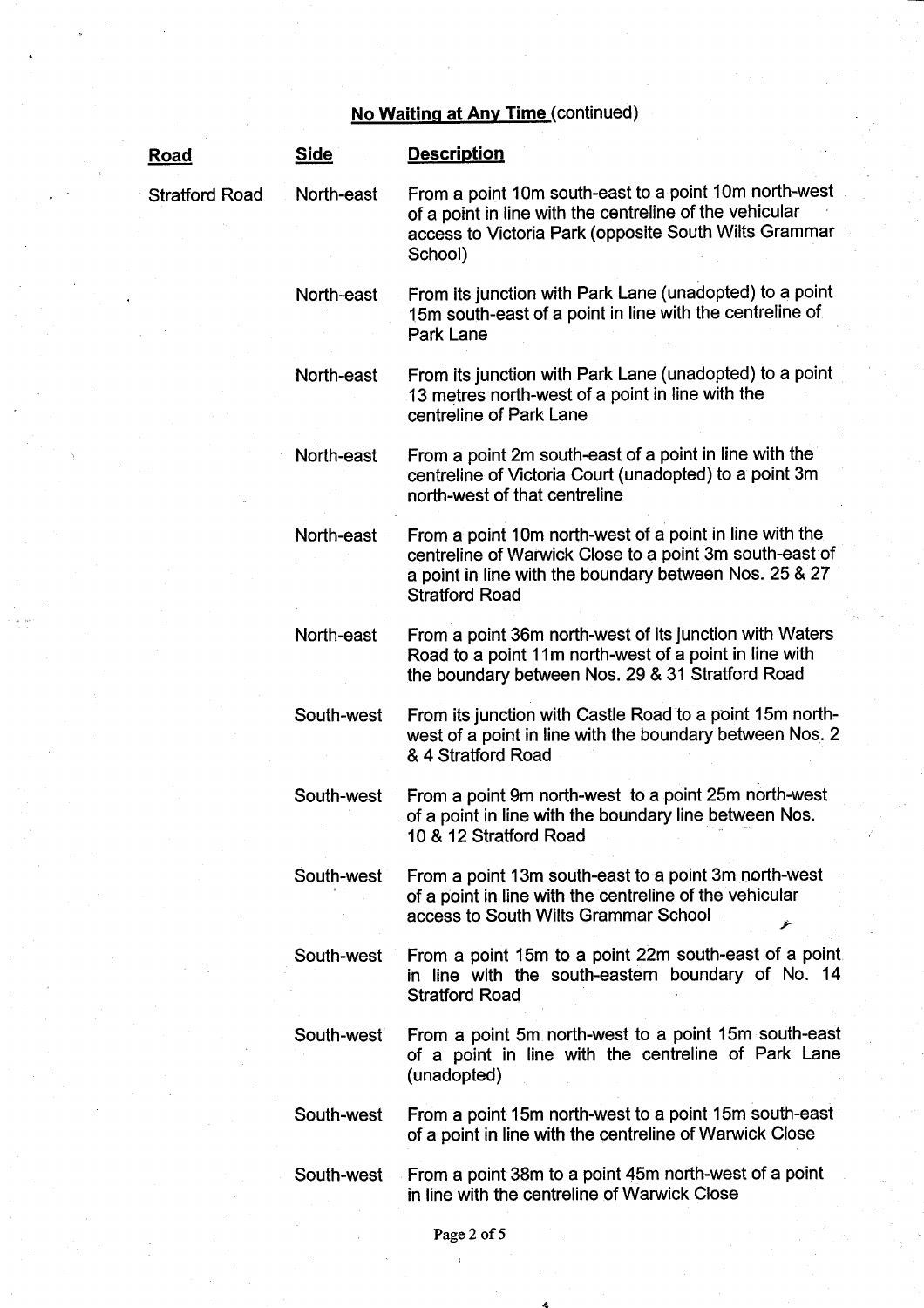## **No Waiting at Any Time (continued)**

| Road                  | <b>Side</b> | <b>Description</b>                                                                                                                                |
|-----------------------|-------------|---------------------------------------------------------------------------------------------------------------------------------------------------|
| <b>Stratford Road</b> | South-west  | From a point 21m to a point 55m south-east of a point<br>in line with the centreline of Waters Road                                               |
|                       | South-west  | From a point 35m north-west of its junction with Waters<br>Road to a point 5m north-west of a point in line with the<br>centreline of Waters Road |

## **SCHEDULE 2**

### Additions to **Schedule 2 of the Order of 2000**

## **No Waiting at** Any Time

| <u>Road</u>           | <b>Side</b> | <b>Description</b>                                                                                                                                                                              |
|-----------------------|-------------|-------------------------------------------------------------------------------------------------------------------------------------------------------------------------------------------------|
| <b>Stratford Road</b> | North-east  | From a point 10m south-east of the centreline of the<br>vehicular access to Victoria Park to a point 8m north-<br>west of the centreline of the vehicular access to Victoria<br>Park            |
|                       | North-east  | From a point 32m north-west of the centreline of the<br>vehicular access to Victoria Park to a point in line with<br>the boundary between Nos. 16/18 Stratford Road                             |
|                       | North-east  | From a point 15m south-east of its junction with<br>Park Lane to a point 13m north-west of that junction                                                                                        |
|                       | North-east  | From a point 1m south-east of its junction with Warwick<br>Close to a point 10m south-east of that junction                                                                                     |
|                       | North-east  | From a point 9m north-west of its junction with Warwick<br>Close to a point in line with the boundary between<br>Nos. 23/25 Stratford Road                                                      |
|                       | North-east  | From its junction with Waters Road to a point 9m south-<br>east of the boundary between Nos. 31/33 Stratford<br>Road                                                                            |
|                       | North-east  | From its junction with Castle Road to a point 5m south-<br>east of a point in line with the boundary between<br>Nos. 8/10 Stratford Road                                                        |
|                       | North-east  | From a point 14m north-west of a point in line with the<br>boundary between Nos. 8/10 Stratford Road to a point<br>23m south-east of the centreline of the vehicular access<br>to Victoria Park |
|                       | South-west  | From its junction with Castle Road to a point 7m south-<br>east of the boundary between Nos. 10/12 Stratford<br>Road                                                                            |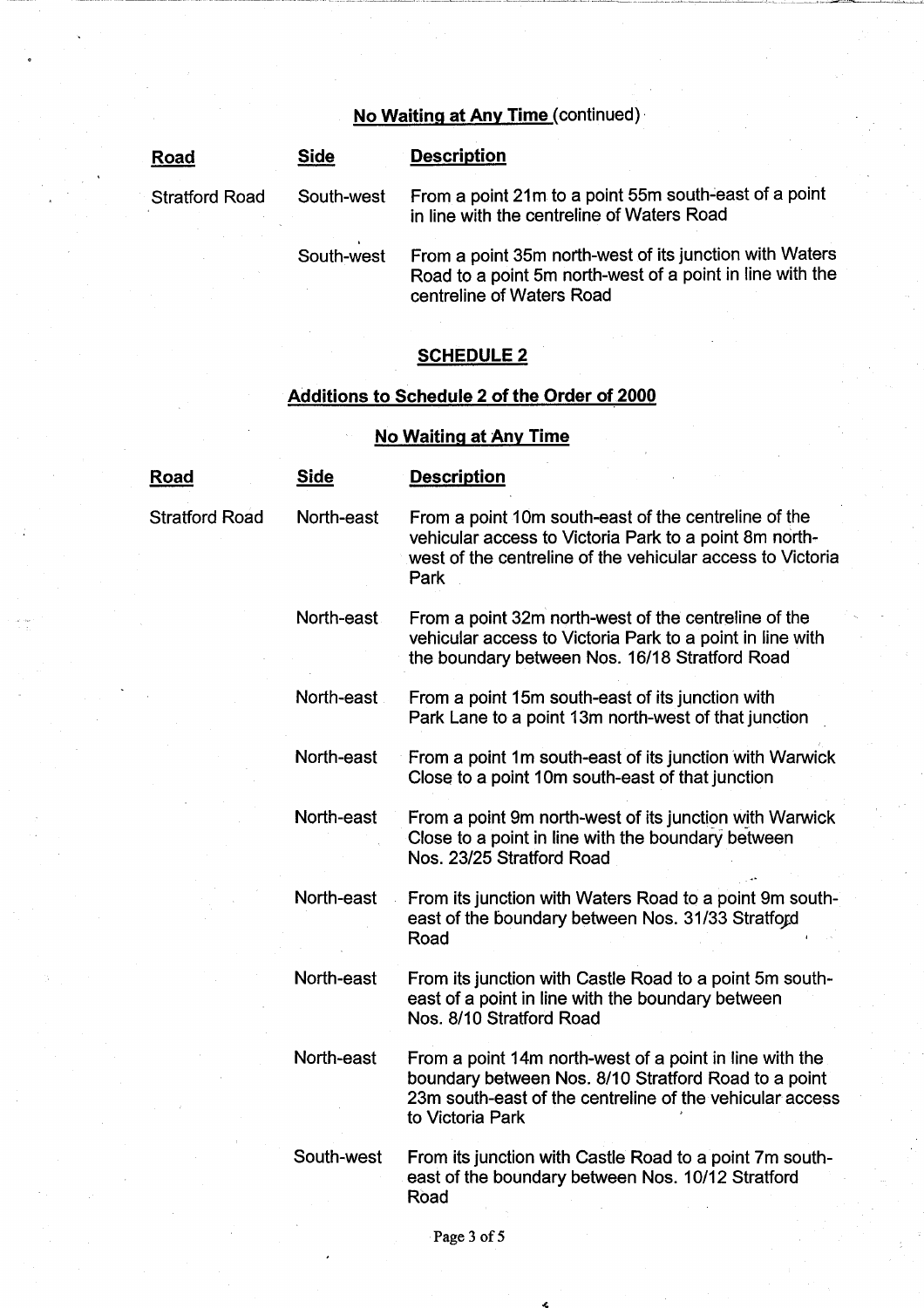# **No Waiting at** Any Time (continued)

| Road           | <b>Side</b> | <b>Description</b>                                                                                                                                                                                                                                     |
|----------------|-------------|--------------------------------------------------------------------------------------------------------------------------------------------------------------------------------------------------------------------------------------------------------|
| Stratford Road | South-west  | From a point 11m north-west of the boundary between<br>Nos. 10/12 Stratford Road to a point 11m north-west of<br>the boundary between No. 12 Stratford Road and the<br>property known as Parkside, Stratford Road                                      |
|                | South-west  | From a point 8m south-east of the centreline of the<br>vehicular access to South Wilts Grammar School,<br>Stratford Road to a point 4m north-west of the<br>centreline of the vehicular access to South Wilts<br><b>Grammar School, Stratford Road</b> |
|                | South-west  | From the boundary between South Wilts Grammar<br>School, Stratford Road and No. 14 Stratford Road to a<br>point 8m north-west of that boundary                                                                                                         |
|                | South-west  | From a point 5m south-east of the boundary between<br>Nos. 14/16 Stratford Road to a point 2m north-west of<br>that boundary                                                                                                                           |
|                | South-west  | From a point 8m south-east of the boundary between<br>Nos. 16/18 Stratford Road to a point 5m north-west of<br>the boundary between Nos. 18/20 Stratford Road                                                                                          |
|                | South-west  | From a point 11m south-east of its junction with Park<br>Lane to a point 5m north-west of that junction                                                                                                                                                |
|                | South-west  | From a point 19m south-east of its junction with<br>Warwick Close to a point 15m north-west of that<br>junction                                                                                                                                        |
|                | South-west  | From a point 1m south-east of the boundary between<br>Nos. 23/25 Stratford Road to a point 8m south-east of<br>that boundary                                                                                                                           |
|                | South-west  | From a point 2m south-east of the boundary between<br>Nos. 27/29 Stratford Road to a point 2m north-west of<br>the south-eastern boundary of No. 64 Stratford Road                                                                                     |
|                | South-west  | From its junction with Waters Road to its junction with<br><b>Hudson Road</b>                                                                                                                                                                          |

d